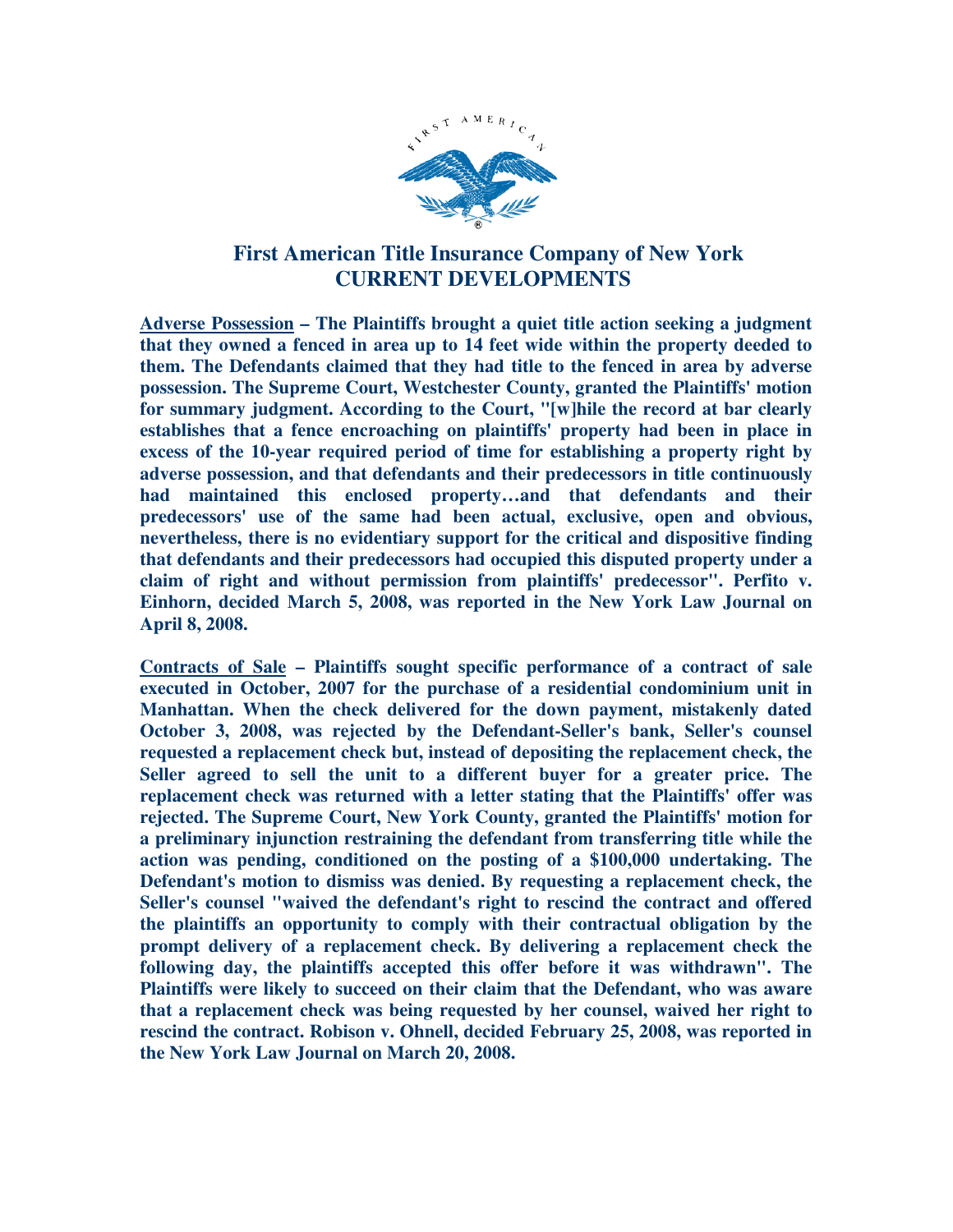**Corporations –In 2001 Decana Inc. ("Decana"), the owner of an apartment building in Manhattan, executed two mortgages. Its Director, acting under the authority of a corporate resolution executed by him as the Director and Secretary of Decana and as the holder of all of the shares of stock of its parent company, executed the mortgages. He was not, however, the corporate Secretary or a shareholder of the parent company, and he diverted the loan proceeds to his own account. Decana and its parent company sought an Order declaring that one of the mortgage loans was not payable and all amounts paid should be refunded, and enjoining the lender from charging any interest rate penalties or foreclosing on the property. The Plaintiffs claimed that the lender had an obligation to investigate his authority. The Supreme Court, New York County, dismissed those causes of action. According to the Court, "it is beyond cavil that Contogouris was a principal of Decana, with actual authority to bind Decana". Decana, Inc. v. Contogouris, decided October 9, 2007, is reported at 2007 WL 2993617.** 

**Judgments – Under Civil Practice Law and Rules ("CPLR") Section 5203 ("Priorities and liens upon real property"), a judgment is a lien for ten years on real property of the debtor in the county in which the judgment is docketed. The judgment may be renewed for an additional ten years pursuant to CPLR Section 5014 ("Action upon judgment"), which provides that "[a]n action may be commenced…during the year prior to the expiration of ten years since the first docketing of the judgment. The judgment in such an action shall be designated a renewal judgment. The lien of a renewal judgment shall take effect upon the expiration of ten years from the first docketing of the original judgment".** 

**In a case decided by the Appellate Division, First Department, the Plaintiff's judgment was docketed in New York County on October 23, 1991. Before the ten year lien period expired, the judgment creditor brought an action to obtain a renewal judgment. An Order renewing the judgment** *nunc pro tunc* **dated as of October 23, 2001 was docketed in 2005. In 2003, however, after the ten year lien period for the judgment had run and before the renewal judgment was docketed, the judgment debtor executed two mortgages on a condominium unit he owned in Manhattan. The mortgagees sought an order either vacating the nunc pro tunc treatment of the renewal judgment or declaring that the liens of their mortgages were prior to the lien of the renewal judgment. The Supreme Court, New York County, denied their petition, and the mortgagees appealed.** 

**The Appellate Division reversed the Order of the lower court, granted the petition, held that the renewal judgment was entered as of the date it was granted, and declared that the liens of the mortgages were prior to the judgment. According to the Court, "[o]nce the county docket book reflected only [the judgment debtor's] expired lien, other creditors were fully entitled to rely upon that fact and make mortgage liens on the assumption that their mortgage liens would have priority". Gletzer v. Harris, decided March 13, 2008, is reported at 2008 WL 678589.**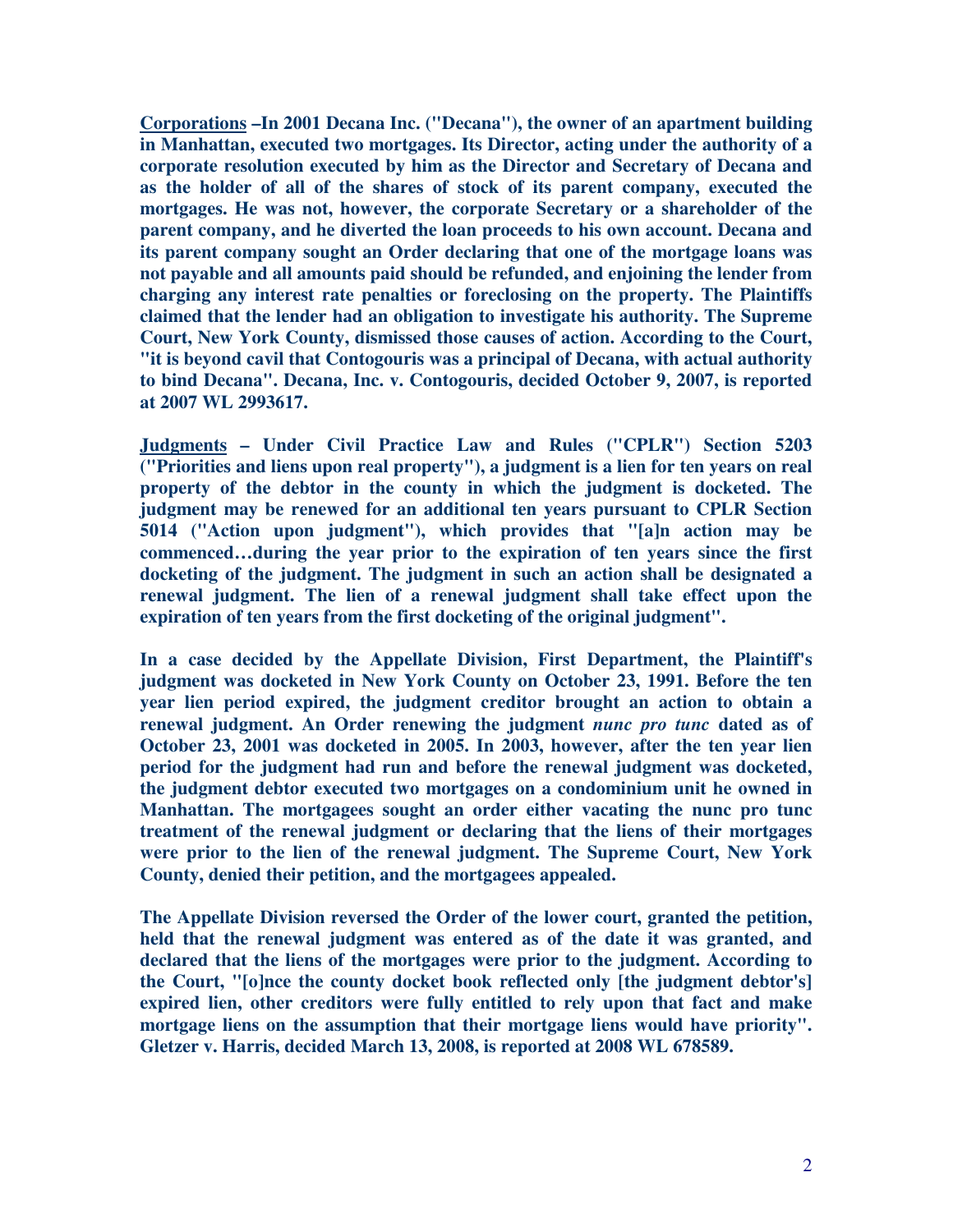**Mechanic's Liens – Petitioner sought an order discharging a mechanic's lien filed seven months after the last date on which the respondent had furnished materials for the making of an improvement in cooperative apartment "4D/4E" in a building in Manhattan. Under Lien Law Section 10 ("Filing of notice of lien"), a mechanic's lien may be filed within four months of the date of the final completion of the work or the final furnishing of the materials at real property improved or to be improved by a single family dwelling; for all other property, the lien must be filed no later than eight months from the last date on which work was done or materials were furnished. The Supreme Court, New York County, vacated the lien, holding that the combined cooperative apartments qualified as a single family dwelling and the four month period to file applied. Matter of Golds Plumbing & Heating Co. Inc. v. North Shore Plumbing Supply Co. Inc., decided March 18, 2008, was reported in the New York Law Journal on March 31, 2008.** 

**Mortgage Foreclosures – Under Real Property Actions and Proceedings Law Section 1301 ("Separate action for mortgage debt"), "[w]hile the [foreclosure] action is pending…no other action shall be commenced or maintained to recover any part of the mortgage debt, without leave of the court in which the former action was brought". According to the Appellate Division, Second Department, leave of court is not required to commence an action on a note when the action to foreclose the mortgage securing the note has been dismissed, notwithstanding that the order of dismissal was later reversed. The Court noted that the mortgaged property had been sold at a tax sale. NC Venture I, L.P. v. Complete Analysis, Inc., decided March 4, 2008, is reported at 851 N.Y.S. 2d 888.** 

**Mortgage Foreclosures – A Notice to Quit and a copy of the referee's deed were served on the occupants of the foreclosed premises, who included a prior owner of the property (who transferred title to the mortgagor), her mother, her sister, and her sister's minor son. The Supreme Court, Nassau County, held that only those who had been named party defendants in the foreclosure and served could be evicted, and by means of a writ of assistance. The rights of those who had not been served could only be cut off, and they could only be evicted, by naming them as party defendants, and by serving them with notice, in either a strict foreclosure under Real Property Actions and Proceedings Law ("RPAPL") Section 1352 ("Judgment foreclosing right of redemption") or a re-foreclosure under RPAPL Section 1503 ("Action to determine claims where foreclosure of mortgage was void or voidable"). MERS , Inc. v. Bernard, decided February 19, 2008, is reported at 18 Misc. 3d 1134 and at 2008 WL 465288.** 

**Mortgages/"Foreclosure Rescue" Schemes – The owner of a home in Brooklyn was in default on her mortgage. She was approached by a principal of Lost and Found Recovery, LLC ("LFR"), who offered to arrange a refinancing of the mortgage which would also provide her with a "significant cash out". At closing of the refinance, however, she was informed that the loan needed to be made to another person with better credit. Plaintiff therefore conveyed the property to a "straw buyer" who executed a mortgage for \$562,500 to Mortgage Electronic Registration Systems, Inc. ("MERS"), as nominee for Greenpoint Mortgage Funding, Inc.**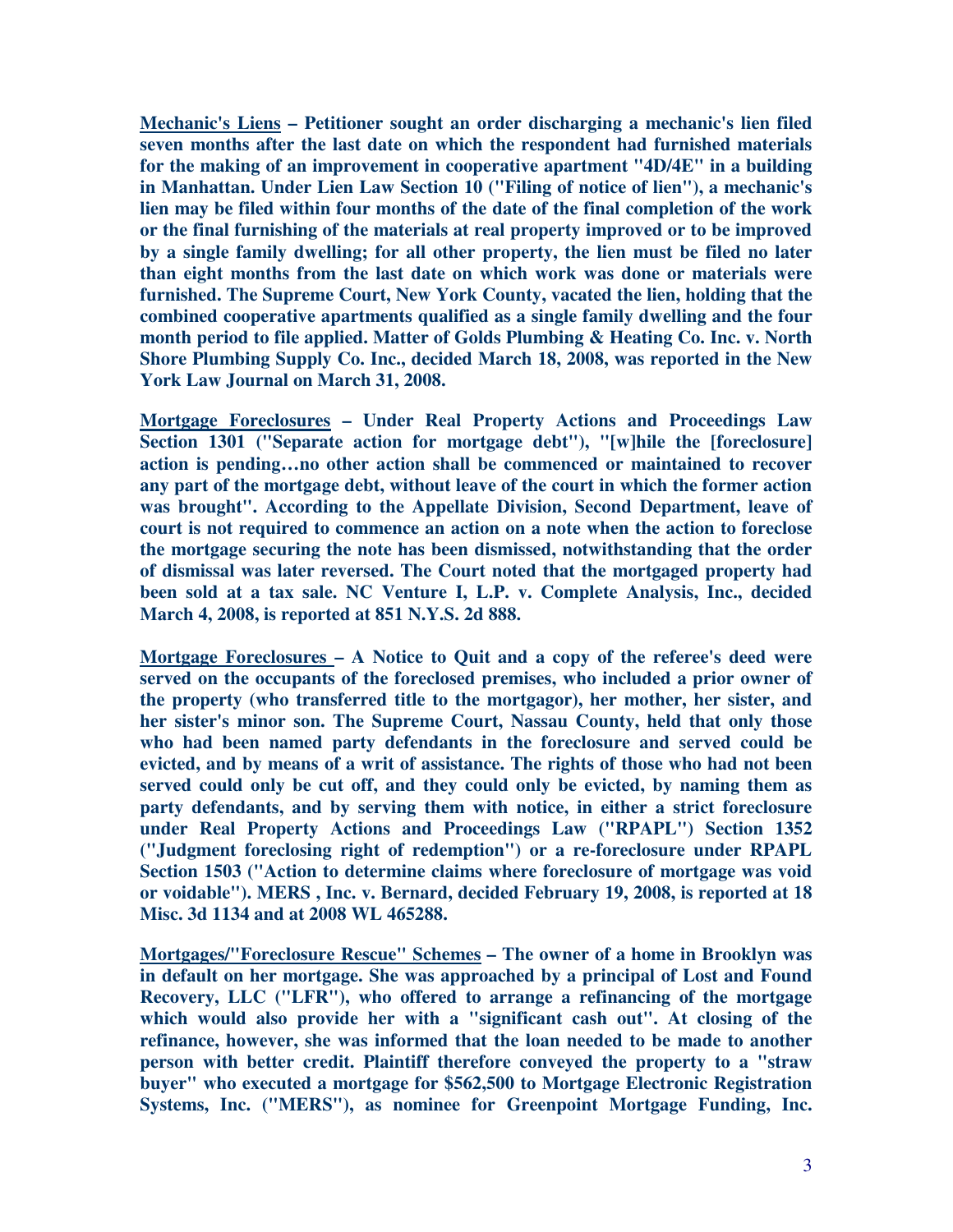**("Greenpoint"). After satisfying the existing mortgage, funds were disbursed to LFR "for services rendered" and to pay allegedly "bogus" costs and settlement expenses. Plaintiff alleged that she was told that LFR would make the mortgage payments for one year, at which time the property would be deeded back to her. No payments were made on the mortgage and an action to foreclose was commenced.** 

**Plaintiff contended that the note was unenforceable and the mortgage void due to Greenpoint's and MERS' gross negligence in underwriting the loan and fraud in the transfer of title. Defendants Greenpoint and MERS moved for an Order to dismiss, Judge Jacobson of the Supreme Court, Kings County, denied the motion to dismiss. According to the Court, "[c]onsidering the present difficulties faced in the subprime mortgage market, a lender underwriting a mortgage has a duty to investigate and ascertain the economic status of the purchaser/mortgagor and whether the purchaser/mortgagor may be committing a fraud against the seller in the underlying transaction". Mathurin v. Lost & Found Recovery, LLC, decided February 18, 2008, is reported at 2008 WL 783982.** 

**Mortgage Recording Tax/New York State Transfer Tax – The New York State Department of Taxation and Finance has announced that the interest rate to be charged for the period April 1, 2008–June 30, 2008 on late payments and assessments of mortgage recording tax and the State's Real Estate Transfer Tax will be 10% per annum compounded daily. The interest rate to be paid on refunds of those taxes will be 7% per annum compounded daily. The interest rates are published at http://www.tax.state.ny.us/press/2008/int0308.htm.** 

**Mortgage Recording Tax - The New York State Department of Taxation and Finance issued Advisory Opinion TSB-A-08(1)R, dated February 15, 2008, which takes the position that a mortgage being recorded by the Brooklyn Navy Yard Corporation, a local development corporation formed under Section 1411 ("Local development corporations") of the State's Not-For-Profit Corporation Law, is exempt from the payment of mortgage recording tax. Under Section 1411(f), "(t)he income and operations of corporations incorporated or reincorporated under this section shall be exempt from taxation". The Advisory is on the Department's website at http://www.tax.state.ny.us/pdf/advisory\_opinions/mortgage/a08\_1r.pdf.** 

**New York City/Recordings - At a meeting with a committee of the New York State Land Title Association, the City Register announced a new policy for the return of original recorded documents. This policy will be in effect for all documents submitted for recording after June 1, 2008, including all documents rejected prior to that date which are re-submitted for recording after June 1. It has been the practice of the City Register's offices to return all recorded documents by mail that are not picked-up by the company which submitted them, or by its designee, without further charge.** 

**A document submitted for recording (or re-recording) after June 1 that is not picked-up within ten business days of recording will be returned to the person noted**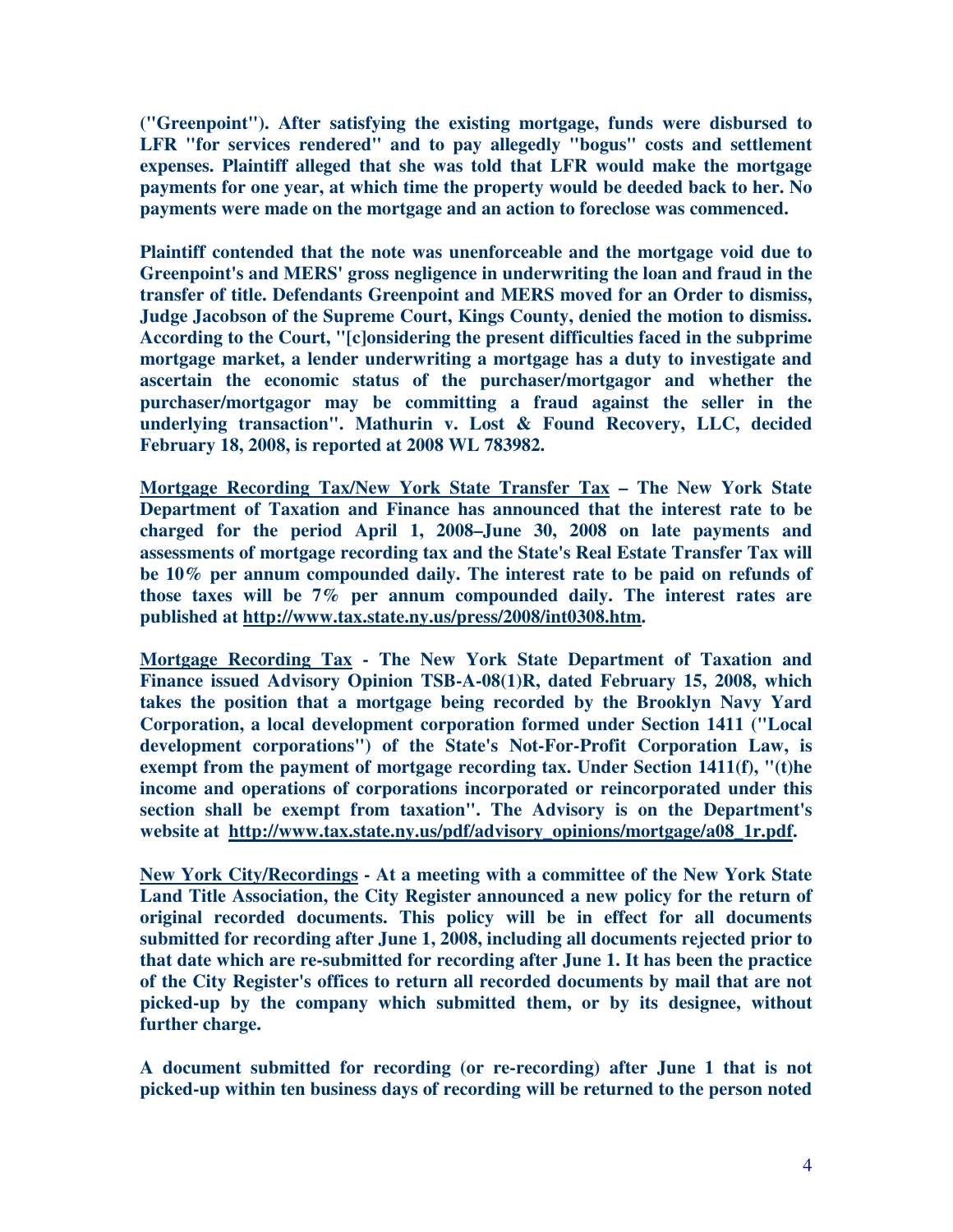**on the ACRIS Recording and Endorsement Cover Page as the addressee for the return of the document only if the Register's Office is provided when the document is submitted either (i) a stamped, addressed return envelope or (ii) an overnight delivery service envelope with a label (such as a Federal Express "US Airbill") completed with the address of the recipient and a billing account number. Otherwise, after ten business days from the date of its recording, the original recorded document will be destroyed by the Register's Office.** 

**Partnerships – Absent an agreement to the contrary, a partnership dissolves on the death of a partner and the partnership, if it continues to do business, does so as a partnership at will. The Plaintiffs, heirs of general partners of two partnerships owning real property, claimed that they became partners with the other, surviving partners, and they brought an action to enforce their partnership rights. The Supreme Court, New York County, held that the Plaintiffs had only beneficial interests in partnerships at will; they were not partners because there was no agreement under which the Plaintiffs succeeded to the partnership interests. They only have the right to collect earnings, to a declaration of dissolution, and to an accounting. Sperber v. Rubell, decided February 27, 2008, was reported in the New York Law Journal on March 21, 2008.** 

**Recording Act –The Defendant-Seller did not appear at closing under a contract of sale recorded on January 26, 2006. Instead, he conveyed the property to his wife and himself and they executed a mortgage. The mortgagee's assignee filed a notice of pendency to foreclose and the contract vendees commenced an action for specific performance. The vendees asserted that their rights under the contract of sale were prior to the lien of the mortgage. The Supreme Court, Richmond County, held that the mortgage had priority. The recorded contract did not have the protection of New York's Recording Act, Real Property Law ("RPL") Section 291 ("Recording of conveyances"), since signatures on the contract were not properly acknowledged. In addition, under RPL Section 294 ("Recording executory contracts and powers of attorney") recording of a contract of sale is effective against subsequent purchasers "up to and including the thirtieth day after the date fixed by the contract for the conveyance of title", unless an agreement extending the closing date is recorded. No document extending the closing date was recorded. Gibaldi v. Daniel, decided March 12, 2008, is reported at 19 Misc.3d 1101 and at 2008 WL 659814.** 

**Service of Process – Appellant held a money judgment entered in the United States District Court for the Eastern District of New York. The entry of the judgment in the Kings County Clerk's docket mistakenly listed the property address as the appellant's address and the appellant's residence as the address of the judgment debtor. The process server in an action to foreclose a mortgage on the judgment debtor's vacant land was unable to effect personal service, and service was therefore made on the debtor and the appellant by publication. The appellant moved to vacate the judgment of foreclosure and the sale or, alternatively, for damages, on the ground that the Supreme Court erroneously directed service upon him by publication. The lower court denied the motion and the Appellate Division, Second**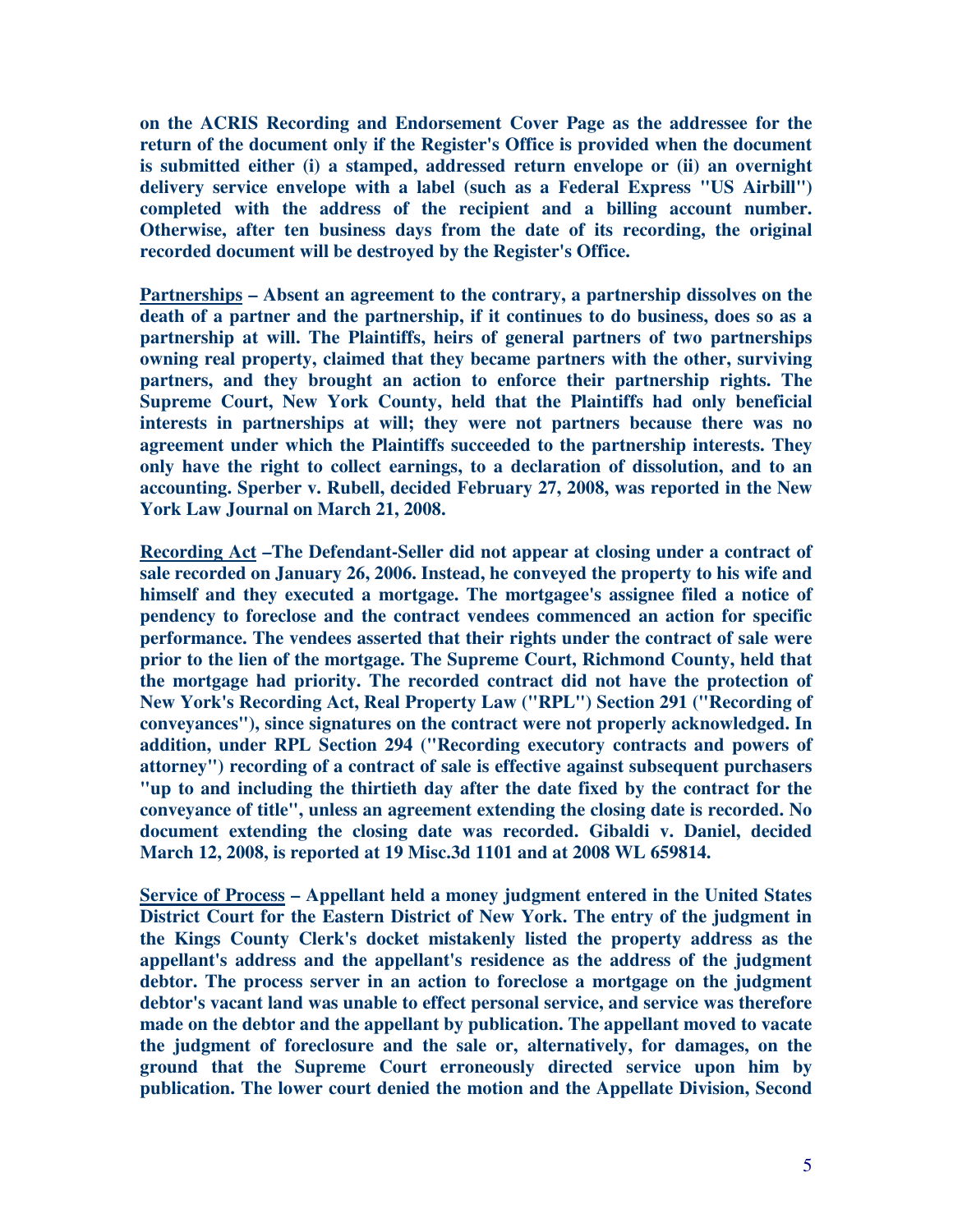**Department, reversed, vacating the sale as to the appellant for the lack of personal jurisdiction. The process server should have ascertained the appellant's address from the records of the Court where the judgment was entered. "Service by publication alone was not reasonably calculated under the circumstances to apprise him [the judgment debtor] of the pendency of the action". Contimortgage Corporation v. Isler, decided February 26, 2008, is reported at 853 N.Y.S. 2d 162.** 

**Tax Sales - In an action to foreclose a tax lien purchased from the City of New York, the Defendant property owner moved for an Order either vacating the judgment of foreclosure or staying the foreclosure sale for thirty days to enable the property to be sold under an existing contract of sale which would enable the tax lien to be paid in full. Although CPLR Section 2201 ("Stay, motions, orders and mandates") provides that "…the court in which an action is pending may grant a stay of proceedings in a proper case, upon such terms as may be just", the motion was denied by the Supreme Court, Kings County. According to the Court, there was no showing that the closing under the contract would occur within thirty days if the stay was granted, and, on the other hand, there was no indication that the closing under the contract could not be accomplished before the date of the scheduled foreclosure sale. NYCTL 1998-2 Trust v. McGill, decided March 7, 2008, was reported in the New York Law Journal on March 7, 2008.** 

**Tax Sales – A foreclosure sale of a tax lien on property improved at that time by an abandoned gas station took place in 1999. The successful bidder ("Bidder") did not close when its title company refused to insure the property free of environmental liens. Over several years, the environmental conditions were remedied by the State's Department of Environmental Conservation. In October 2007, the NYCTL 1996-1 Trust ("Trust"), the beneficial owner of the tax lien, and the Bank of New York ("Agent"), the holder of the tax lien as collateral agent for payment of the bond issued by the Trust, (collectively, the "Plaintiffs") moved to compel the referee to transfer the deed. However, two issues needed to be resolved before the closing could take place. First, who was responsible to pay the real estate taxes that accrued between the date of the auction sale and delivery of the deed? Second, should the purchaser pay interest on the purchase price from the date of the sale to closing?** 

**As to the first issue, the Plaintiffs, which would receive sale proceeds after the real estate taxes were paid, contended that RPAPL Section 1354(2) ("Distribution of proceeds of sale"), requiring the payment of real estate taxes from the proceeds of sale, does not require the payment of taxes due after the auction sale from the sale proceeds. The Bidder, conversely, argued that Section 1354(2) requires taxes imposed between the date of the sale and the closing to be paid out of the sale proceeds. The Supreme Court, Bronx County, held that the statute requires the referee to pay from sale proceeds only the real estate taxes accruing prior to the foreclosure sale. According to the Court, during the period between the auction sale and the delivery of the deed, "the successful bidder is the equitable owner of the premises that was subject to the foreclosure".**